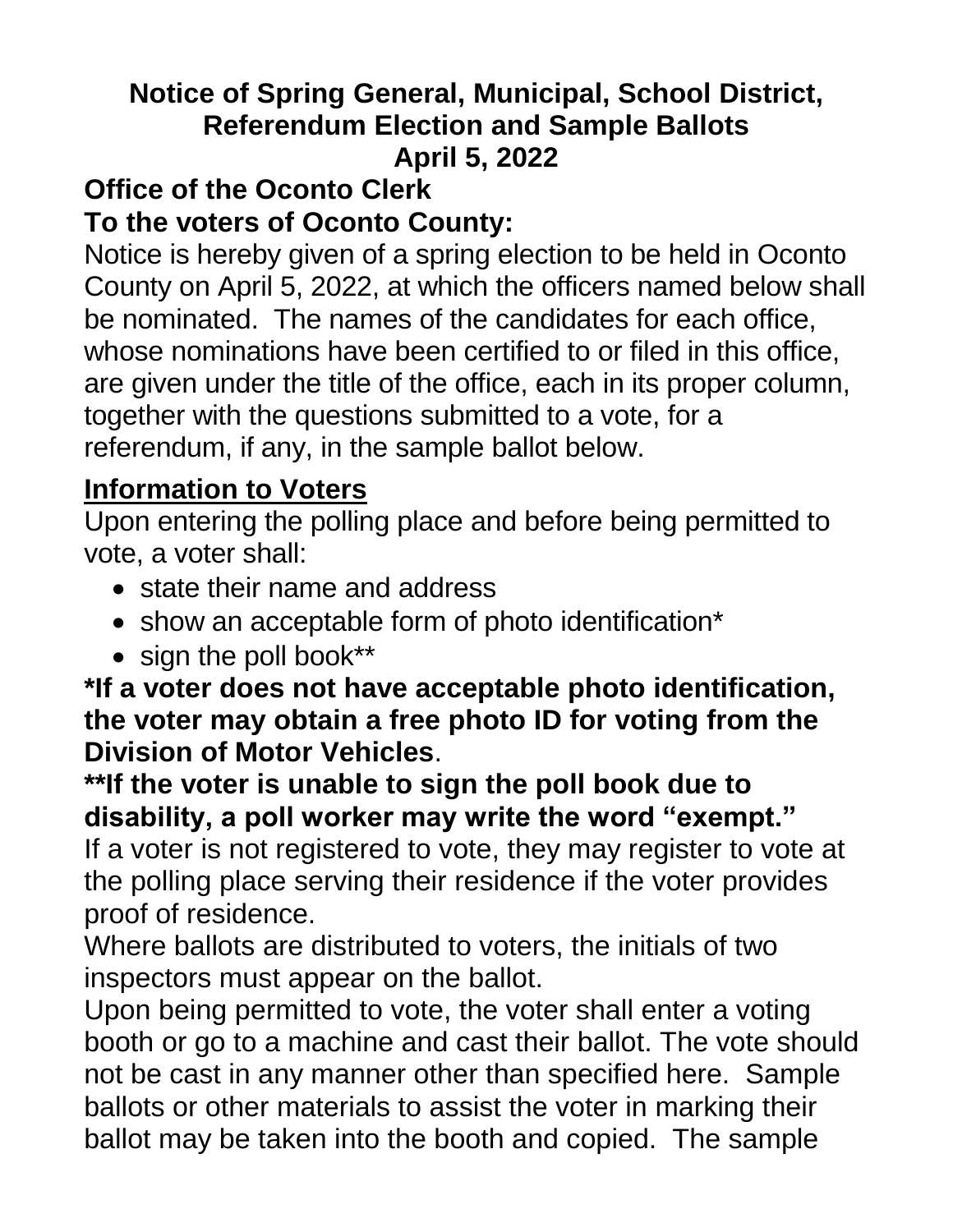ballot shall not be shown to anyone so as to reveal how the ballot is marked.

A voter who is a parent or guardian may be accompanied by the voter's minor child or minor ward.

An election official may inform the voter of the proper manner for casting a vote but the official may not advise or indicate a particular voting choice.

## **Assistance for Voting**

A voter may select an individual to assist in casting their vote if the voter declares to the presiding official that they are unable to read, have difficulty reading, writing, or understanding English, or that due to disability are unable to cast their ballot. The selected individual rendering assistance may not be the voter's employer or an agent of that employer or an officer or agent of a labor organization which represents the voter.

#### **Where Paper Ballots are Used**

The voter shall make a mark **(X)** in the square next to the name of the candidate of their choice for each office for which they intend to vote. To vote for a person whose name does not appear on the ballot, the voter shall write in the name of the person of their choice in the space provided for a write-in vote. On referendum questions, the voter shall make a mark (X) in the square next to "yes" if in favor of the question, or the voter shall make a mark (X) in the square next to "no" if opposed to the question.

# **Where Optical Scan Voting is Used**

The voter shall fill in the oval or connect the arrow next to the name of the candidate of their choice for each office for which they intend to vote. To vote for a person whose name does not appear on the ballot, the voter shall write in the name of the person of their choice in the space provided for a write-in vote and fill in the oval or connect the arrow next to the write-in line. On referendum questions, the voter shall fill in the oval or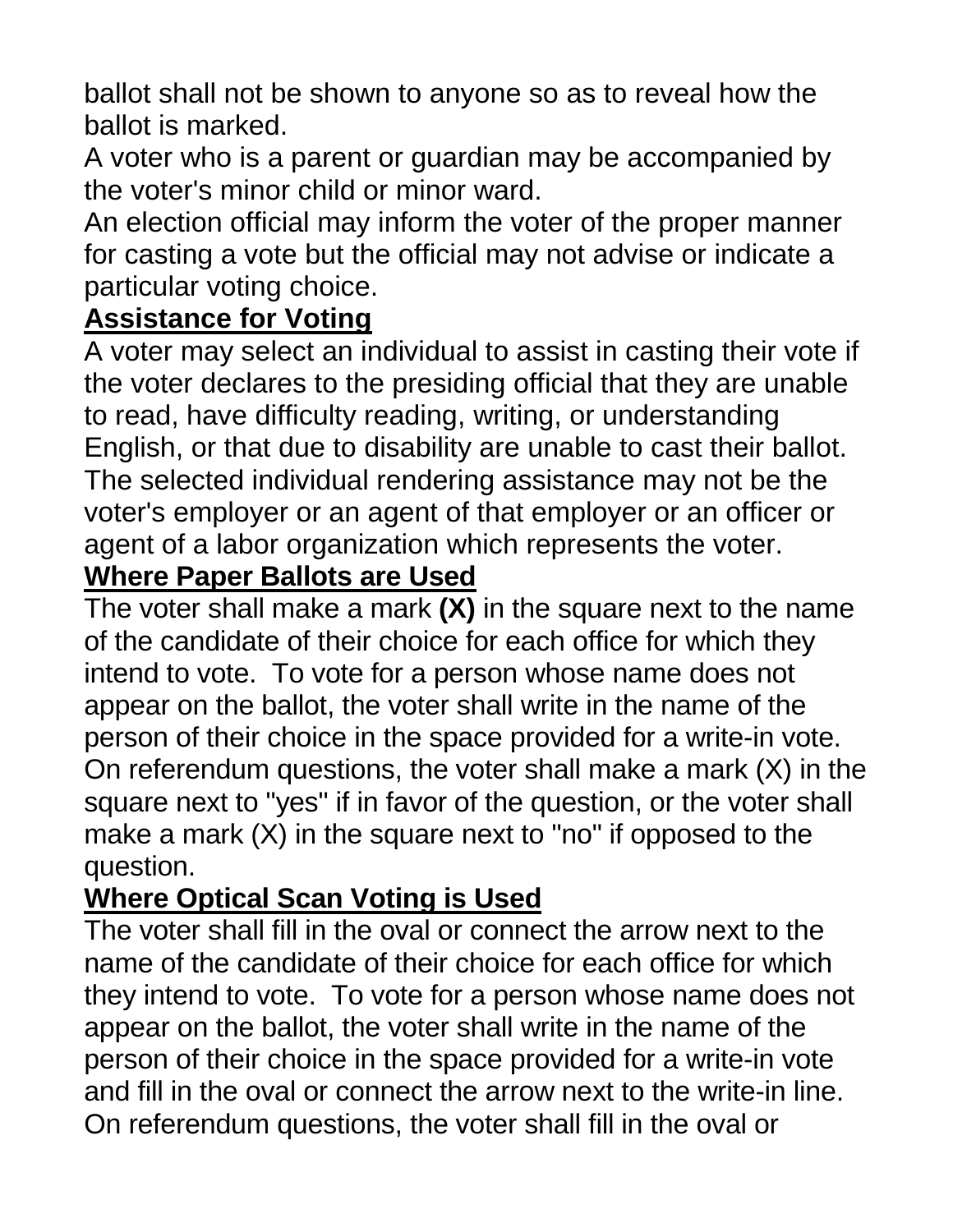connect the arrow next to "yes" if in favor of the question, or the voter shall fill in the oval or connect the arrow next to "no" if opposed to the question.

When using an *electronic ballot marking device ("ImageCast Evolution-ICE")* to mark an **optical scan ballot**, the voter shall touch the screen or use the tactile pad to select the name of the candidate of his or her choice for each office for which he or she intends to vote. To vote for a person whose name does not appear on the ballot, the voter shall type in the name of the person of his or her choice in the space provided for a write-in vote. On referendum questions, the voter shall touch the screen or use the tactile pad to select "yes" if in favor of the question, or the voter shall touch the screen or use the tactile pad to select "no" if opposed to the question.

## **Where Touch Screen Voting is Used**

The voter shall touch the screen or us the tactile pad to select the name of the candidate of their choice for each office for which they intend to vote. To vote for a person whose name does not appear on the ballot, the voter shall type in the name of the person of their choice in the space provided for a write-in vote. On referendum questions, the voter shall touch the screen at "yes" if in favor of the question, or the voter shall touch the screen at "no" if opposed to the question.

#### **After Voting the Ballot**

After an official **paper ballot** is marked, it shall be folded so the inside marks do not show, but so the printed endorsements and inspectors' initials on the outside do show. The voter shall deposit the voted ballot in the ballot box or deliver the ballot to an inspector for deposit and shall leave the polling place promptly.

After an official **optical scan ballot** is marked, it shall be inserted in the security sleeve, so the marks do not show. The voter may insert the ballot in the voting device and discard the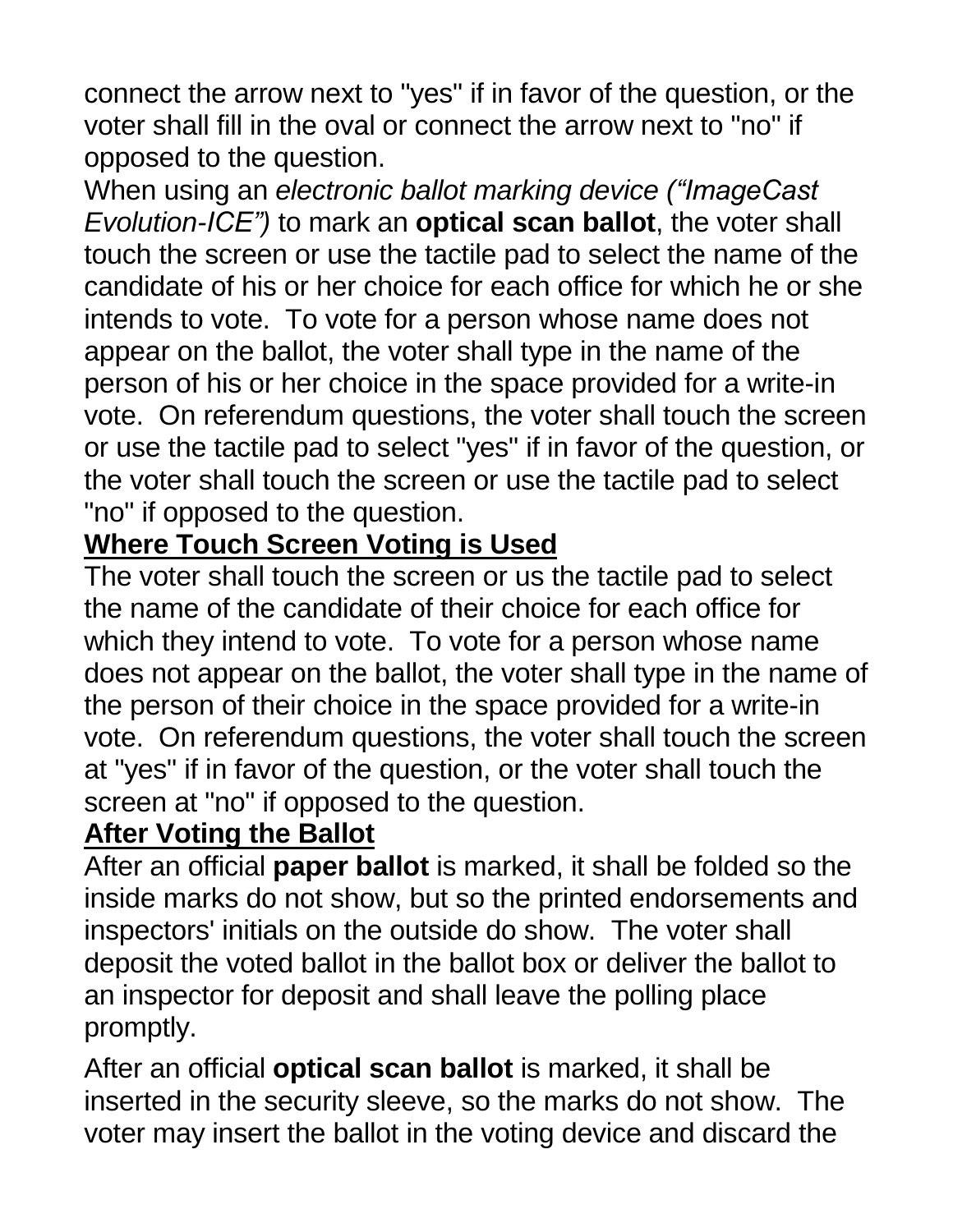sleeve or deliver the ballot to an inspector for deposit. If a central count system is used, the voter shall insert the ballot in the ballot box and discard the sleeve or deliver the ballot to an inspector for deposit. The voter shall leave the polling place promptly.

After an official **touch screen ballot** is cast, the voter shall leave the polling place promptly.

## **Spoiling Ballots**

If a voter spoils a **paper or optical scan** ballot, they shall return it to an election official who shall issue another ballot in its place, but not more than three ballots shall be issued to any one voter. If the ballot has not been initialed by two inspectors or is defective in any other way, the voter shall return it to the election official who shall issue a proper ballot in its place. The voter may spoil a **touch screen** ballot at the voting station before the ballot is cast.

Kim Pytleski, Oconto County Clerk

301 Washington Street, Oconto, WI 54153

Contests and Candidates for the April 5, 2022 Election are as follows:

**ATTENTION: All Oconto County Voters will vote for: Court of Appeals Judge District 3** Vote for 1 **Thomas M. Hruz**

**Circuit Court Judge Branch II** Vote for 1 **Ed Burke Jay Conley**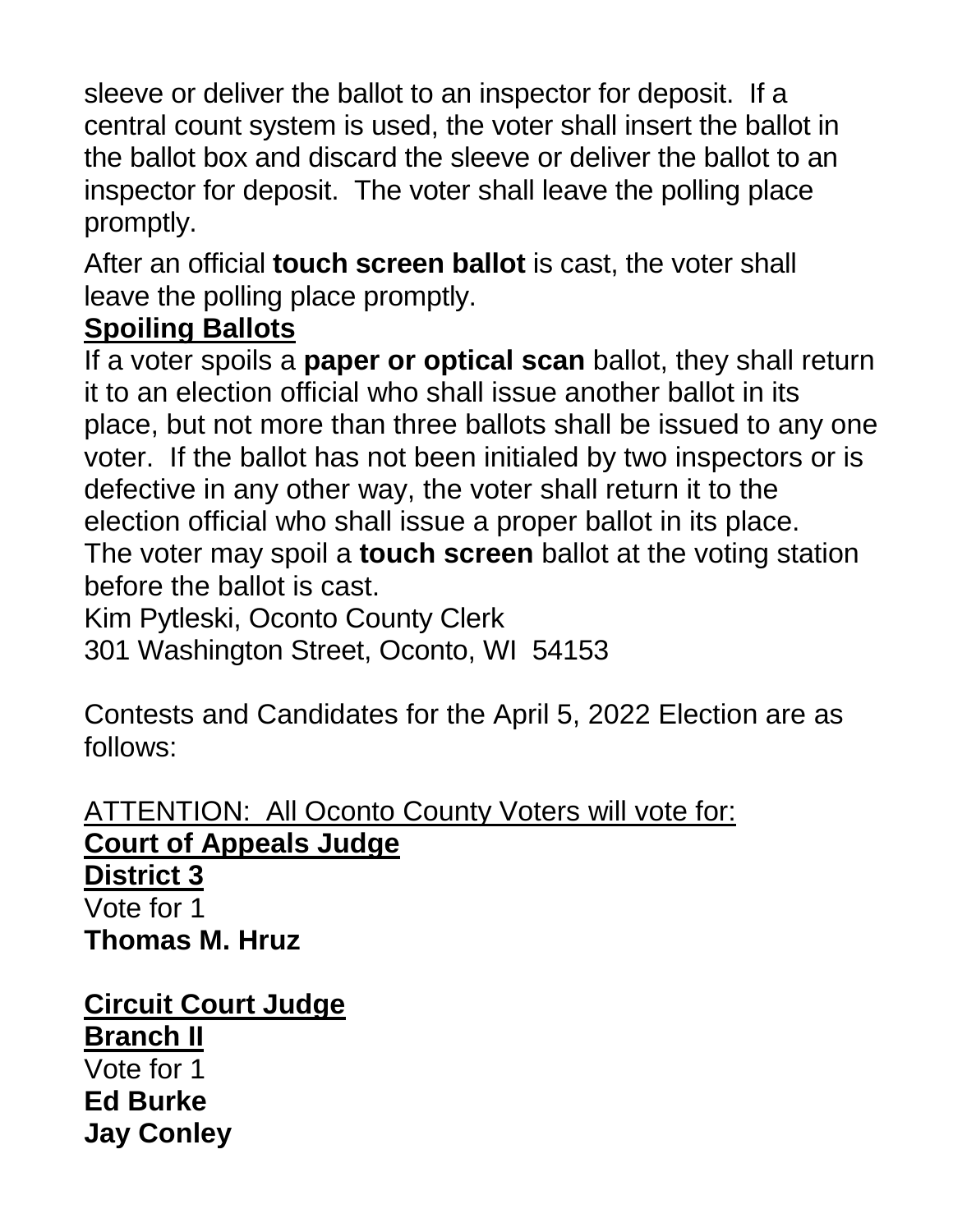Oconto County Voters will vote for the following in their respective districts: If you are not sure of your district number, please visit [http://myvote.wi.gov](http://myvote.wi.gov/) and search by your name or address.

The names of candidates for the office of Oconto County Supervisor in the following districts are:

**Oconto County Supervisor**

Vote for 1

**District 1 (Part of the Town of Little Suamico): Elmer Ragen** 

**District 2 (Part of the Town of Little Suamico): T eri Willems** 

**District 3 (Part of the Town of Little Suamico and part of the Town of Chase): Brandon M. Dhuey Frank Nowak**

**District 4 (Part of the Town of Little Suamico): Chris Augustine** 

**District 5 (Part of the Town of Little Suamico): Guy K. Gooding**

**District 6 (Part of the Town of Chase): Dennis Kroll**

**District 7 (Part of the Town of Chase and all of the Village of Pulaski within Oconto County): VACANT**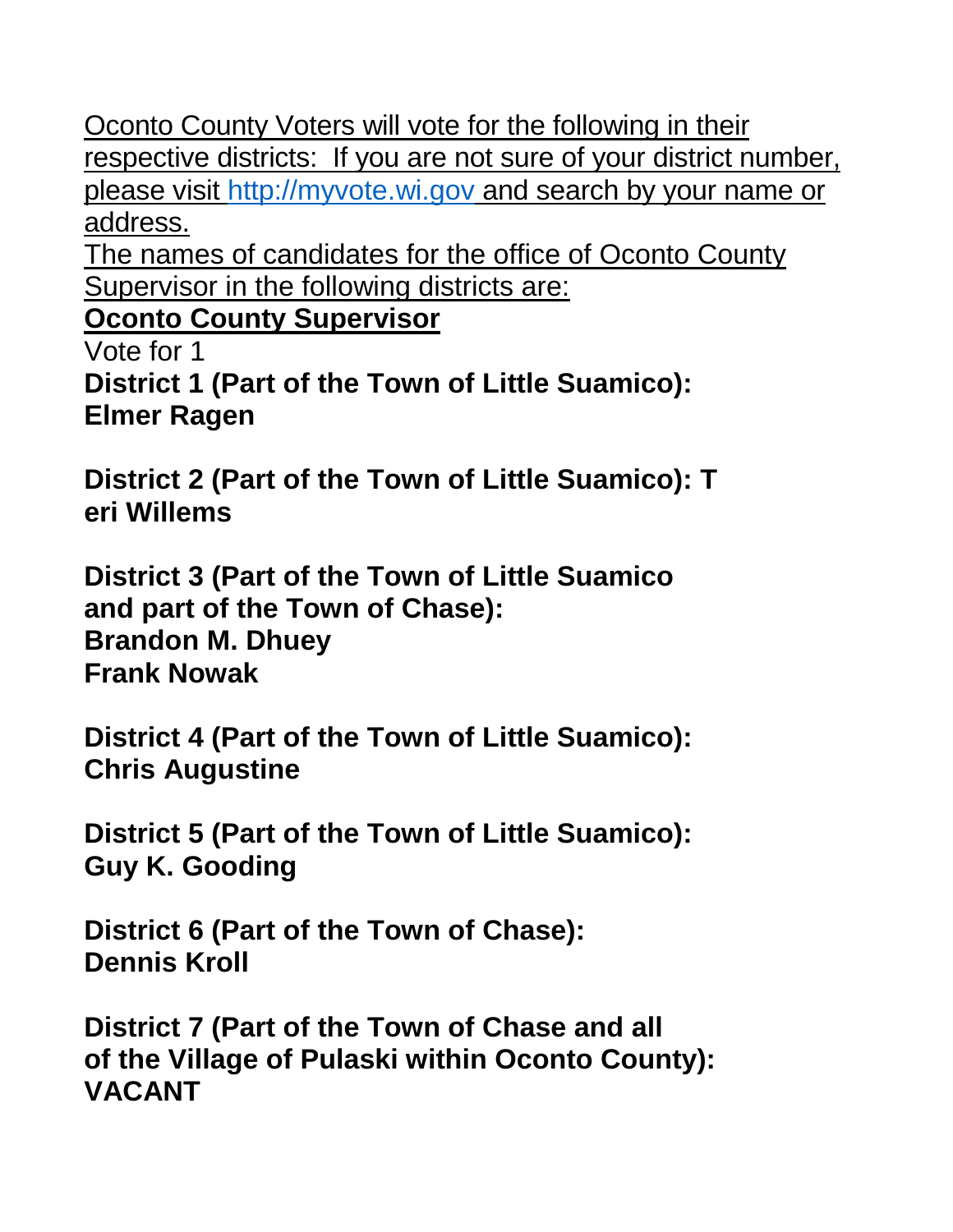**District 8 (Part of the Town of Morgan and and part of the Town of Abrams): Curt Haffeman David Behrend** 

**District 9 (Part of the Town of Morgan and and part of the Town of Abrams): Jolene Barkhaus Allan Stranz** 

**District 10 (Part of the Town of Pensaukee and part of the Town of Abrams): Tim Cole**

**District 11 (Part of the Town of Oconto and part of the Town of Pensaukee: Patrick J. Scanlan Diane C. Nichols**

**District 12 (Part of the City of Oconto): VACANT**

**District 13 (Part of the City of Oconto): VACANT**

**District 14 (Part of the City of Oconto): Al Schreiber**

**District 15 (Part of the Town of Little River and part of the City of Oconto): John Matravers**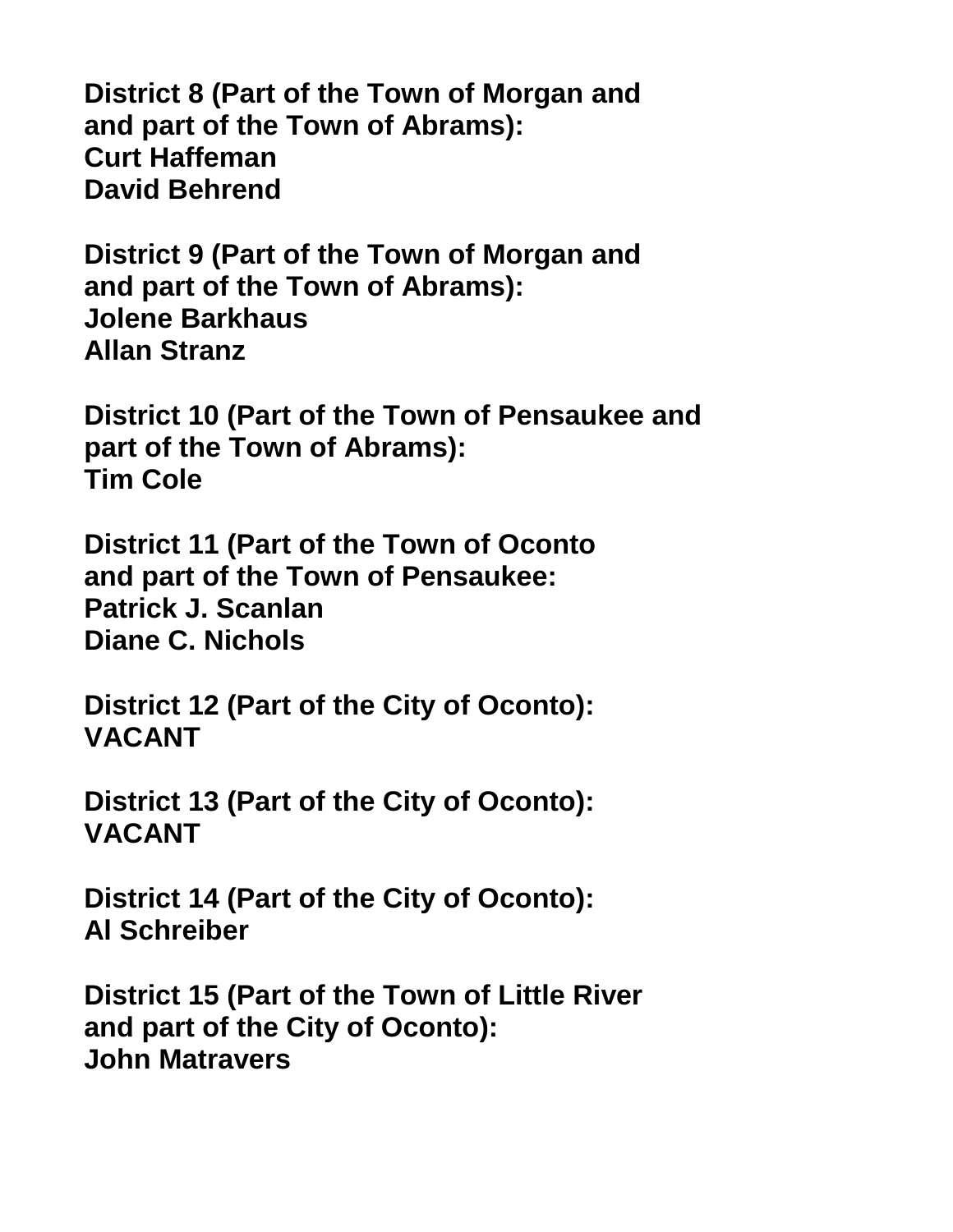**District 16 (Part of the Town of Little River and part of the Town of Oconto): Tom Bitters**

**District 17 (Part of the Town of Stiles and part of the City of Oconto Falls): Joel Lavarda**

**District 18 (Part of the City of Oconto Falls): Stephanie F. Holman**

**District 19 (Part of the City of Oconto Falls): Bart Schindel**

**District 20: (Part of the Town of Oconto Falls and part of the Town of Stiles): Richard Wood Keith Schneider**

**District 21 (All of the Village of Lena and all of The Town of Lena): Kenneth Linzmeyer Char Meier**

**District 22: (All of the Town of Spruce and part of the Town of Brazeau): Terry Brazeau David Parmentier**

**District 23 (Part of the Town of Gillett and part of Town of Oconto Falls): Robert Wolf**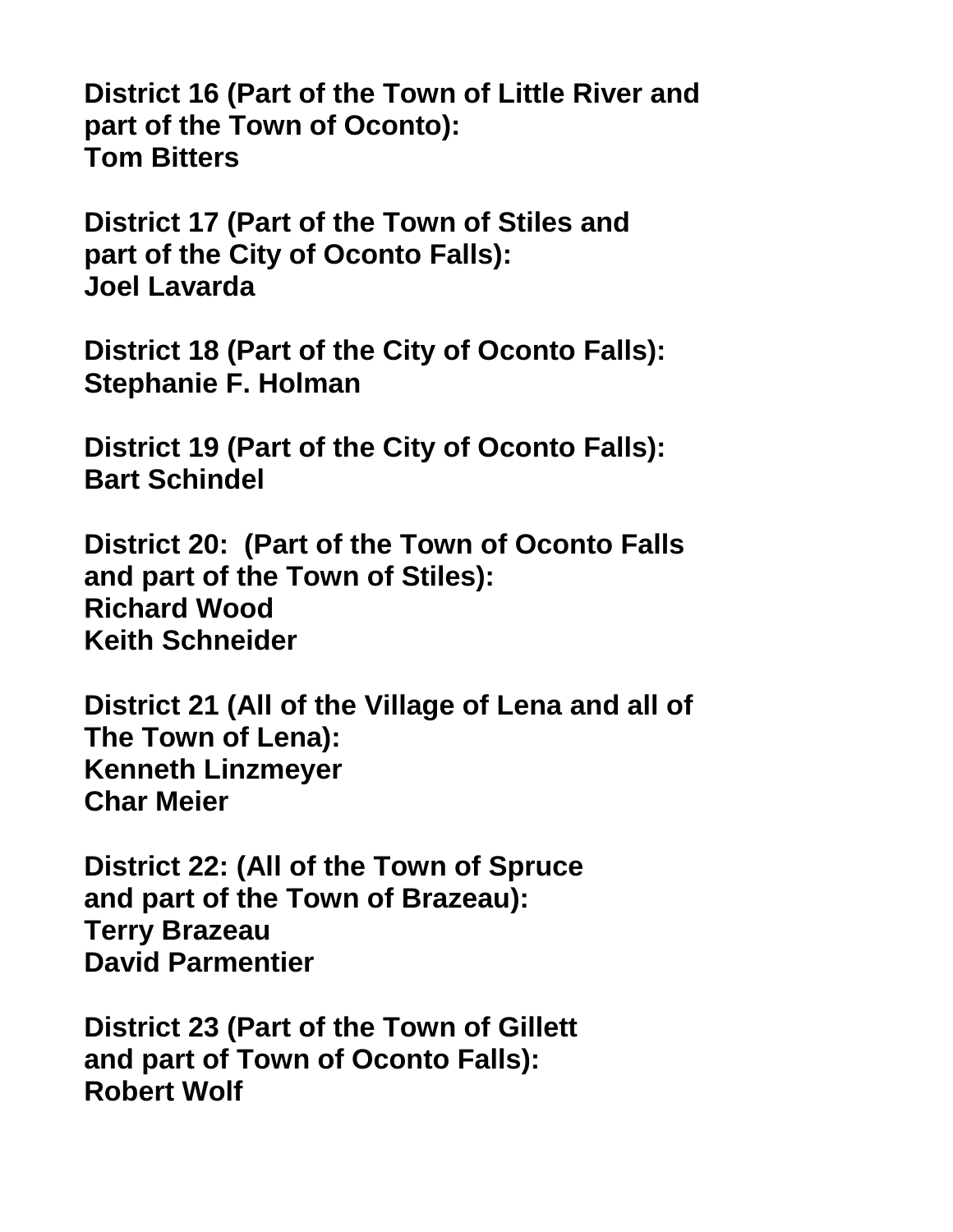**District 24 (All of the City of Gillett): Tracy S. Ondik**

**District 25 (All of the Town of Underhill and part of the Town of Gillett): Gary G. Frank**

**District 26 (All of the Village of Suring and all of the Town of Maple Valley): Doug McMahon**

**District 27 (Part of the Town of Brazeau and all of the Town of Bagley): Alan Sleeter**

**District 28 (All of the Town of Breed and all of the Town of How) Richard VandeWettering Carol M. Heise**

**District 29 (All of the Town of Mountain and part of the Town of Riverview): Judy Buhrandt**

**District 30 (All of the Town of Lakewood and part of the Town of Townsend): Don Bartels, Jr.**

**District 31 (Part of the Town of Townsend, part of the Town of Riverview and all of the Town of Doty): David Christianson**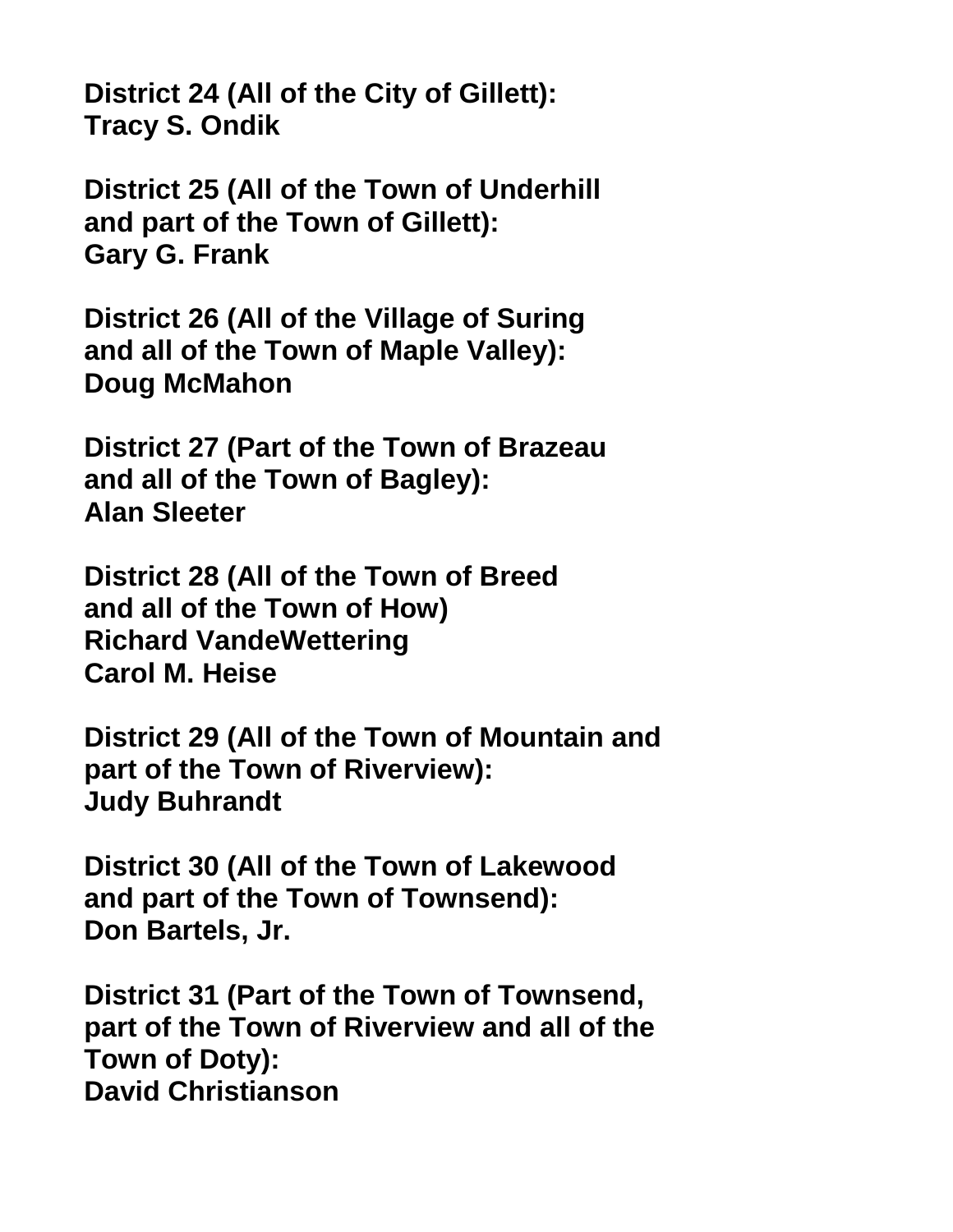The following municipalities will also vote for the following candidates and offices:

**Town of Brazeau Town Board Supervisor**

Vote for not more than 2 **Randy Nasgovitz David Parmentier Rodney Gretzon**

**Town of Little Suamico Sanitary District Commissioner** Vote for 1 **Dan Herzberg**

**Village of Lena Village Trustee** Vote For Not More Than 3 **Linda Hinds Craig LeFebre Judy Patenaude**

**Village of Suring Village Trustee** Vote For Not More Than 3 **Randy Schuettpelz Jacob School Richard Kramp**

**City of Gillett Mayor** Vote for 1 **Joshua McCarthy**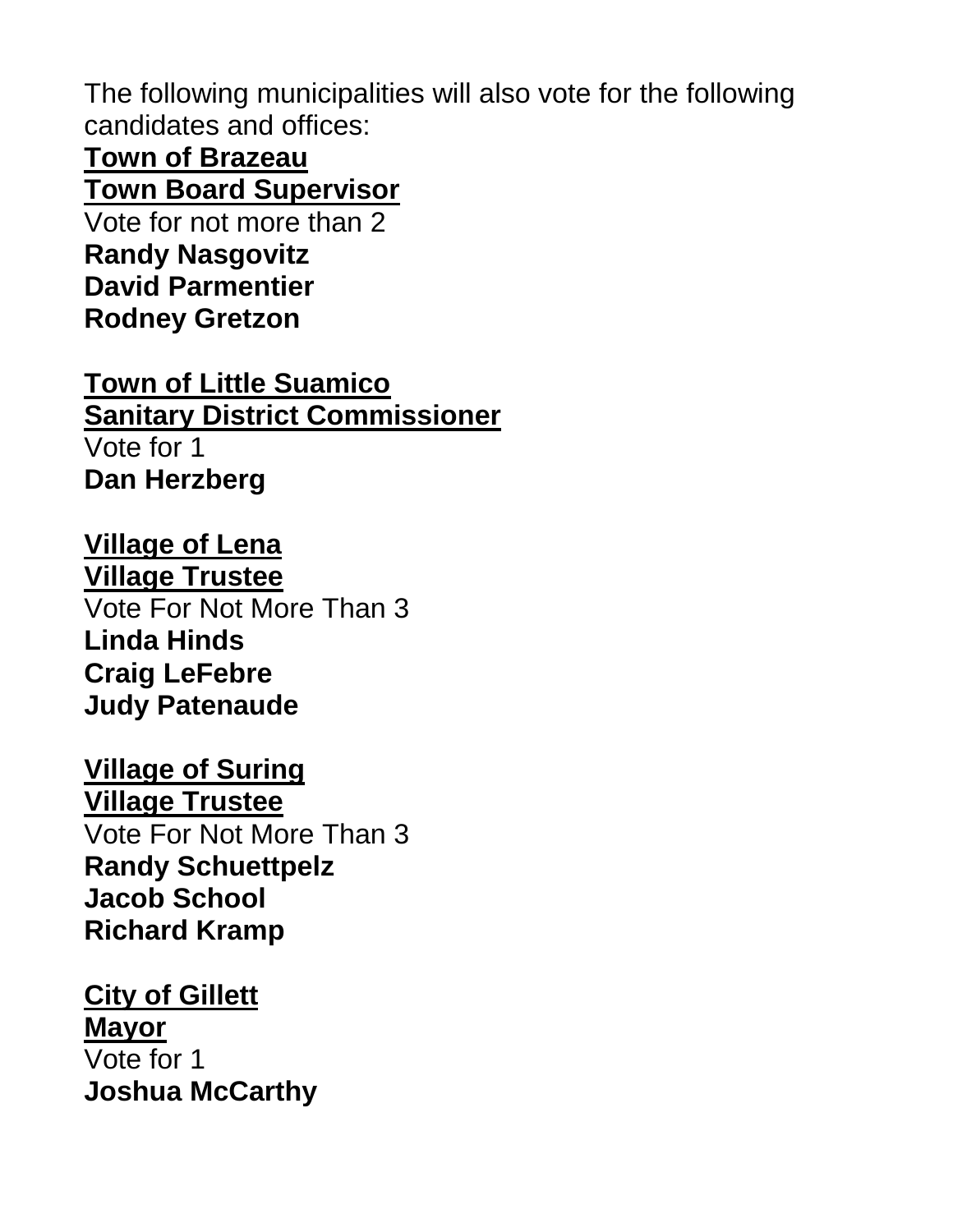## **Alderperson Ward 1**

Vote for 1 **Marie Blaser**

#### **Alderperson Ward 2**

Vote for 1 **Jon Gildemeister**

### **Alderperson Ward 3**

Vote for 1 **Nanette Mohr** 

## **City of Oconto**

**Mayor** Vote for 1 **John Panetti Cliff Martin**

#### **Alderperson At Large**

Vote for Not More Than 4 **John Wittkopf Al Schreiber Butch Mehlberg Steve Stock Patsy J. Bake**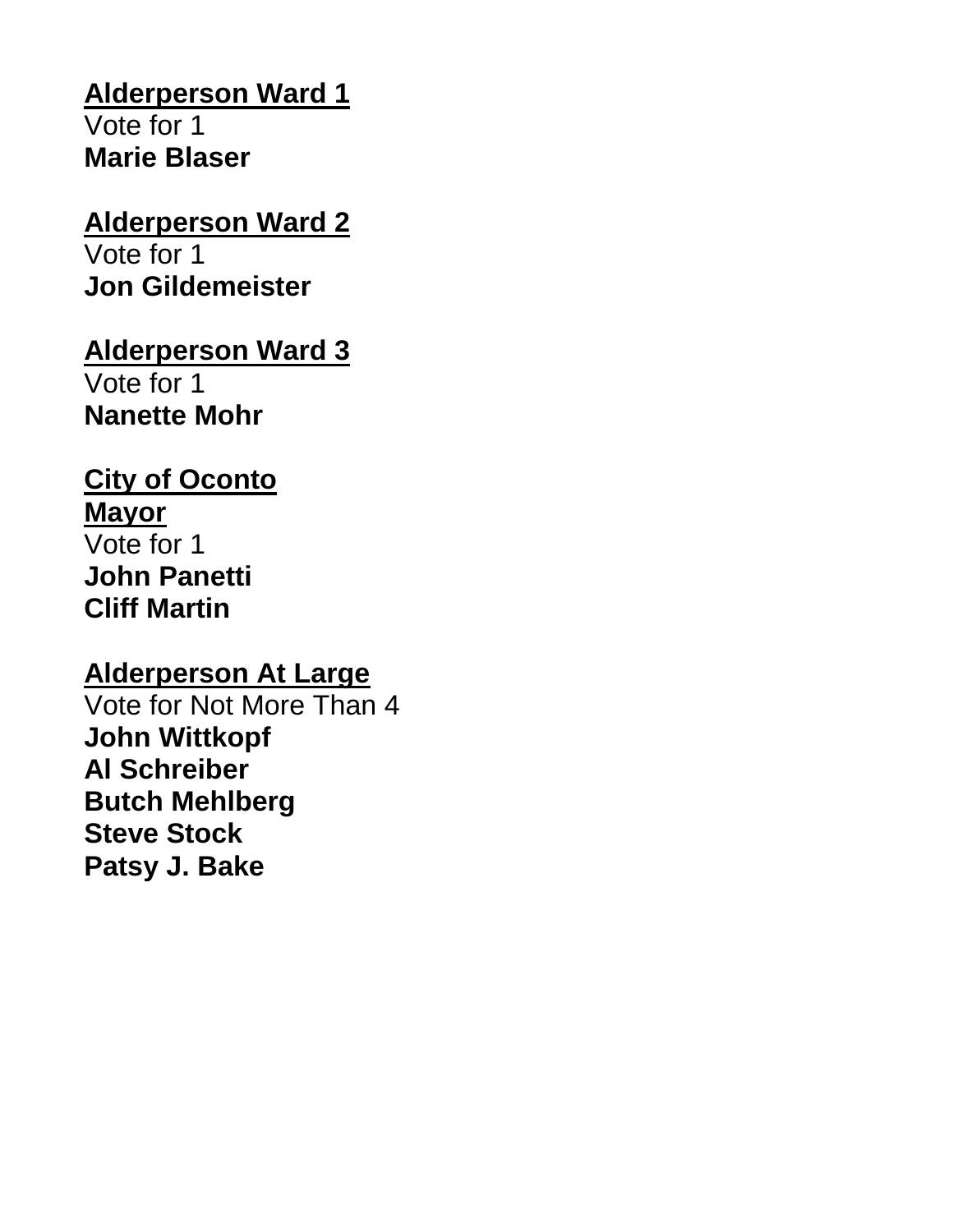#### **City of Oconto Falls**

**Mayor** Vote for 1 **Kevin W. Rusch Brad Rice**

# **Alderperson District 1 Wards 1 & 2**

Vote for 1 **Jeff McDonald**

**Alderperson District 2 Wards 3 & 4** Vote for 1 **Marty Coopman**

#### **Alderperson District 3 Ward 5**  Vote for 1 **Tim Holman**

Oconto County Voters will vote for the following school board members in their respective school districts: *(The Districts of Coleman, Crivitz, Lena, Peshtigo, and Wabeno publish separately and are not listed below.)* **Gillett School District School Board Member At-Large** Vote for not more than 3 **Clifford L. Gerbers**

**Jamie Young**

**Referendum Question:** Shall the Gillett School District, Oconto and Shawano Counties, Wisconsin be authorized to exceed the revenue limit specified in Section 121.91, Wisconsin Statutes, by \$450,000 per year, beginning with the 2022-2023 school year and ending with the 2024-2025 school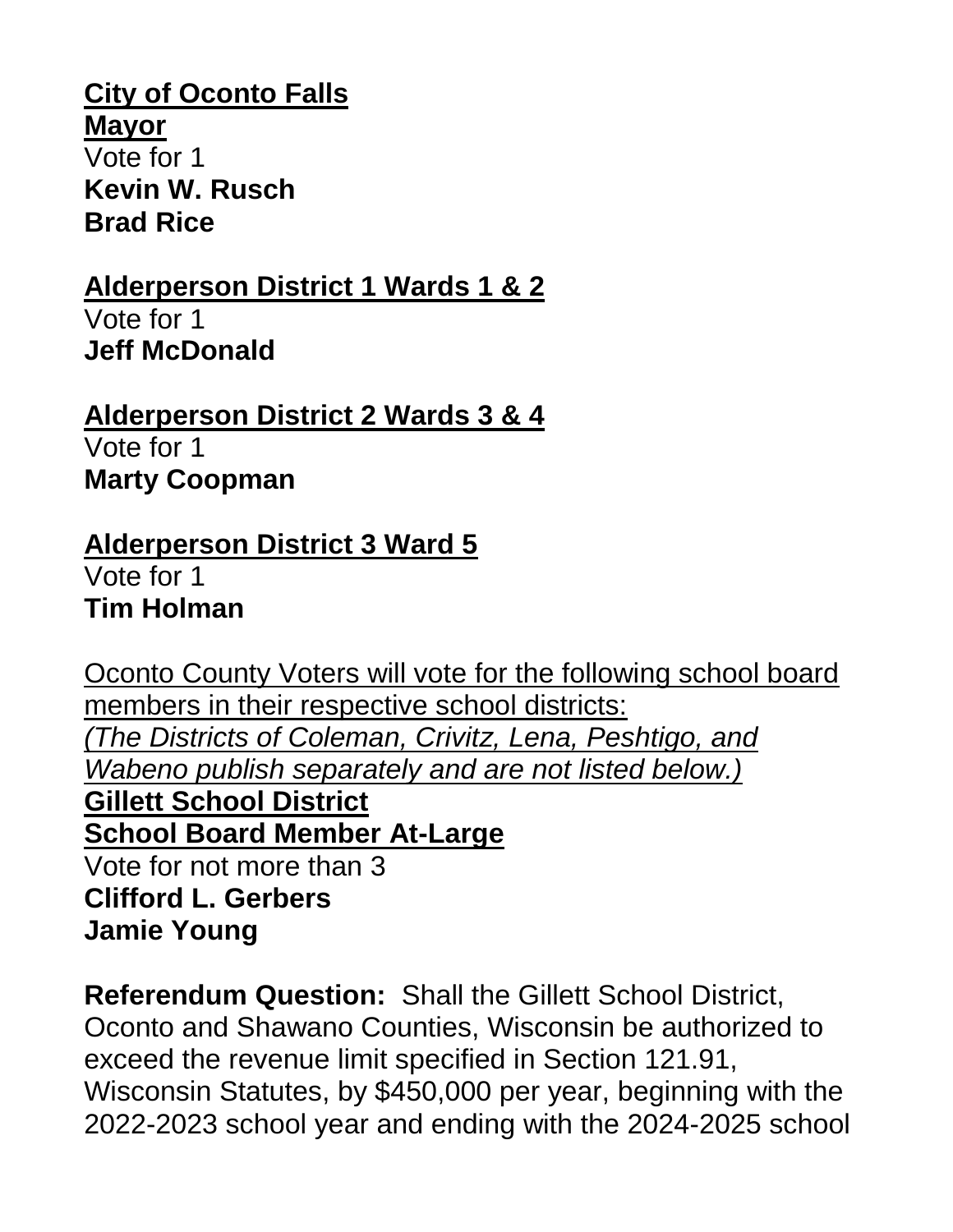year, for non-recurring purposes consisting of sustaining educational programming, student opportunities, and operations?

#### **Oconto Unified School District**

**Rural Seat** Vote for 1 **Crissy Thome Kumhala Erin Sikora**

**City Seat** Vote for not more than 2 **Kris Alwin Maria L. Cruz-Roberts**

## **Oconto Falls School District**

Vote for not more than 2 **Ron Leja Charles O'Harrow Sarah Schindel Chad Earley**

**Referendum question:** INITIAL RESOLUTION AUTHORIZING GENERAL OBLIGATION BONDS IN AN AMOUNT NOT TO EXCEED \$49,900,000. BE IT RESOLVED by the School Board of the Oconto Falls Public School District, Oconto County, Wisconsin, that there shall be issued, pursuant to Chapter 67, Wisconsin Statutes, General Obligation Bonds in an amount not to exceed \$49,900,000 for the purpose of paying the cost of constructing a new middle school; creating a new cafeteria at Oconto Falls Elementary and repurpose space for a cafeteria at Abrams Elementary; improvements to the elementary and high school buildings and grounds including